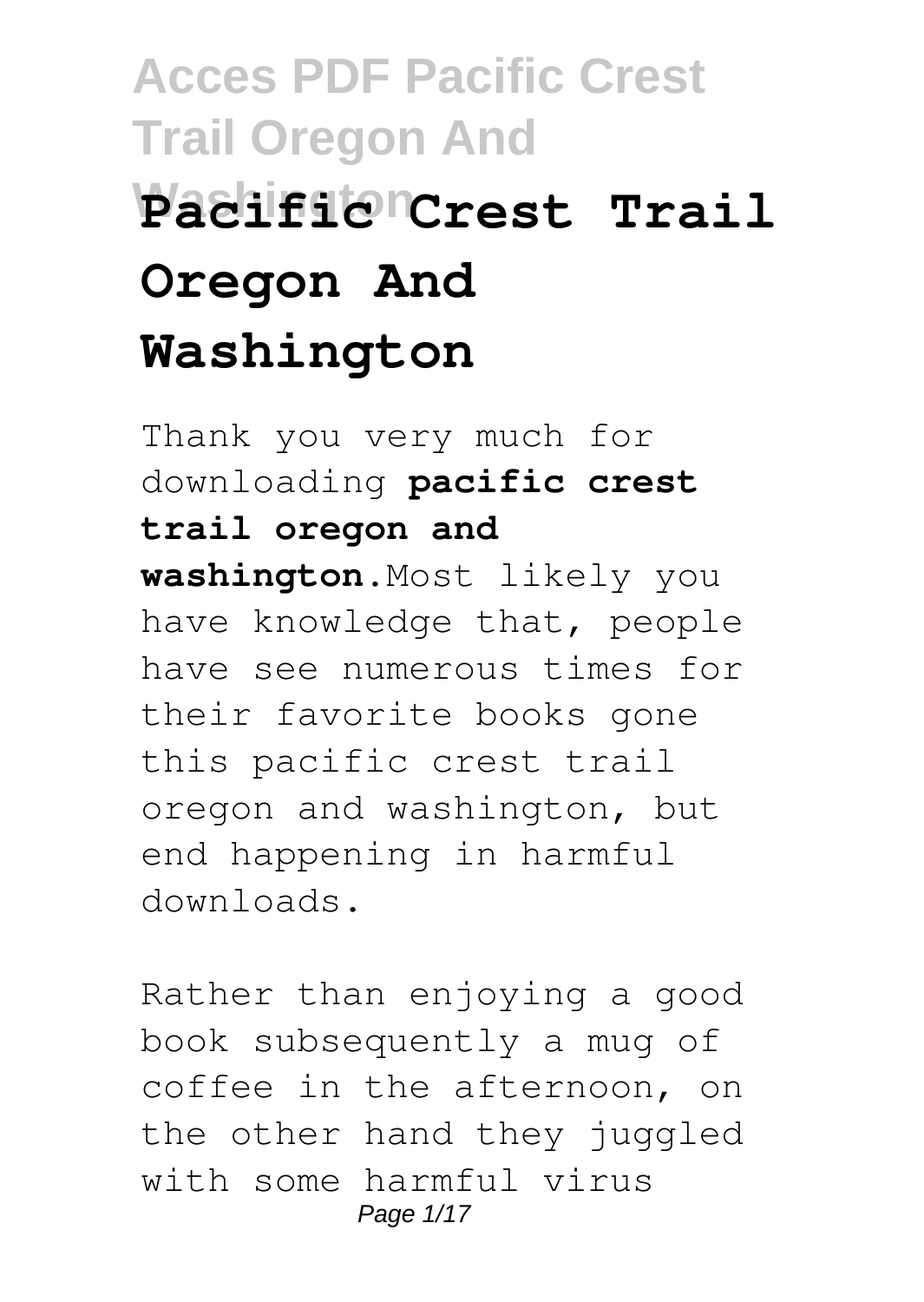**Washington** inside their computer. **pacific crest trail oregon and washington** is open in our digital library an online access to it is set as public in view of that you can download it instantly. Our digital library saves in combination countries, allowing you to acquire the most less latency epoch to download any of our books similar to this one. Merely said, the pacific crest trail oregon and washington is universally compatible considering any devices to read.

The Pacific Crest Trail: A Hiker's Companion \u0026 PCT Page 2/17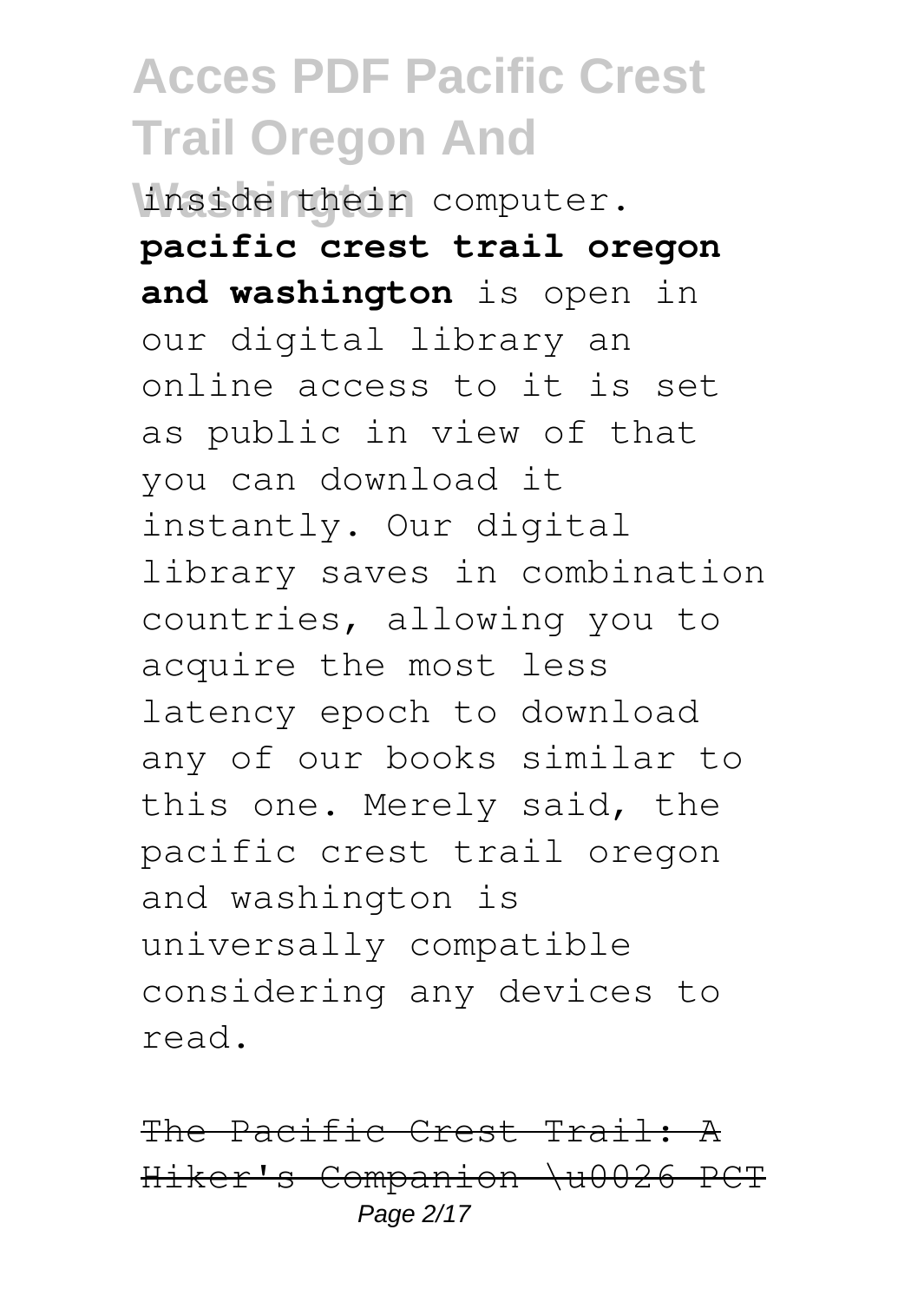**Wata Book** Pacific Crest Trail | 110 Miles in Oregon Only the Essential: Pacific Crest Trail Documentary Pacific Crest Trail Oregon As It Happens | Pacific Crest Trail PCT 2018 Thru-Hike: Episode 18 - Crossing Into Oregon *Oregon Pacific Crest Trail | Days 1 - 4 The Pacific Crest Trail in Three Minutes* 4,270 kms - A Pacific Crest Trail Documentary *Wild* THRU-HIKER | A 2019 Pacific Crest Trail Documentary *How to prepare to thru-hike the Pacific Crest Trail || PERMITS, WATER REPORTS, GPS, GEAR, + MORE!*

Day 108 on The Pacific Crest Trail, Oregon !! I made it Page 3/17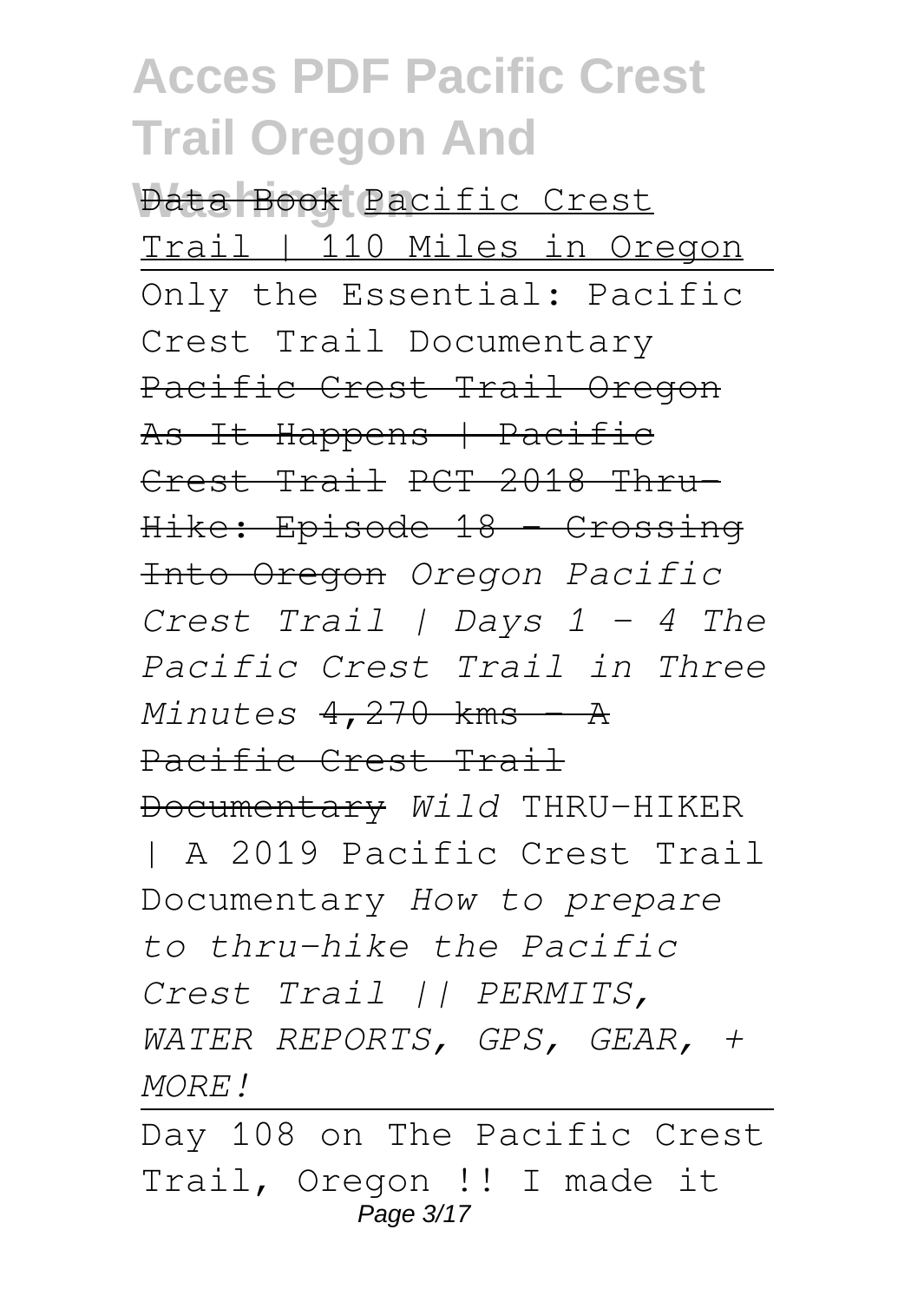**Washington** to Oregon !!A Day In The Life Of A Thru-Hiker PCT Thru-hiker Breaks Down The Movie WILD Gear I wish I'd had during my Thru-Hike 40 Miles Alone on the Timberline Trail *2600 MILES IN 4 MINUTES: Time-lapse of Andy's Pacific Crest Trail hike (music by Martin Sexton)* Gear I Would NEVER BRING on a Long Hike! **This is not a beautiful hiking video | A Pacific Crest Trail Thru-Hike** *If You Are Thinking About Hiking the Pacific Crest Trail...* Gear Backpackers Ditch First This is how much it cost me to thru-hike the Pacific Crest Trail Oregon Pacific Crest Trail | Days 8 - 10 *Stella* Page 4/17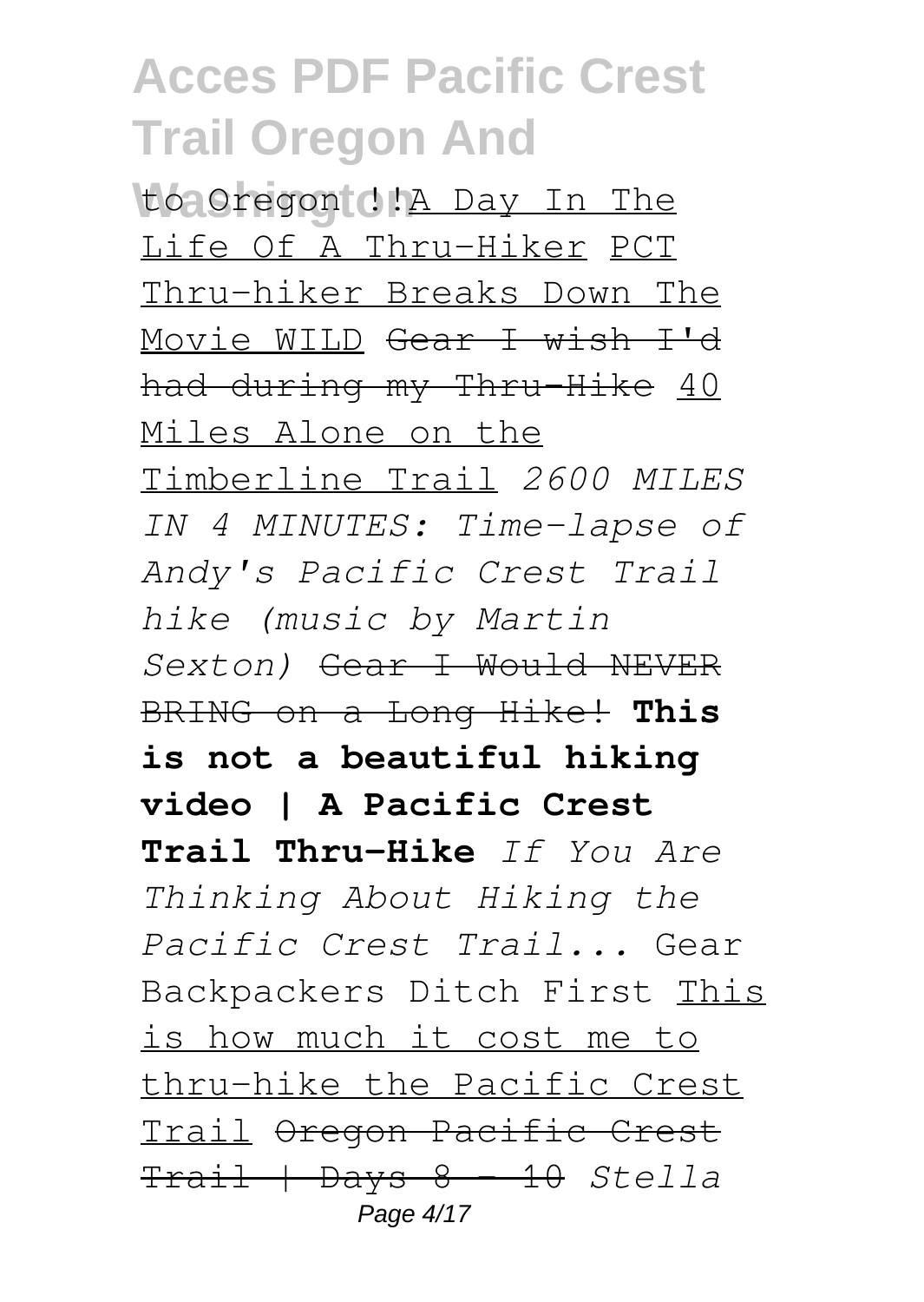**Washington** *Hikes Episode 11 - The Oregon (Pacific Crest) Trail - California Border to Bridge of the Gods Six Months With Three Pairs Of Undies - The Pacific Crest Trail* Oregon Pacific Crest  $Train + What + I'm Brinding +$ NOT Ultra Light Pacific Crest Trail Documentary: A YEAR OF ICE AND FIRE Pacific Crest Trail 2019 mile 1691-2147 episode 6 - Oregon Pacific Crest Trail 2017 - Oregon Sections B, F, G - Ashland to Cascade Locks Pacific Crest Trail Oregon And About. This site serves as a

news and info resource for hiking the Pacific Crest Trail in Oregon, and as a Page 5/17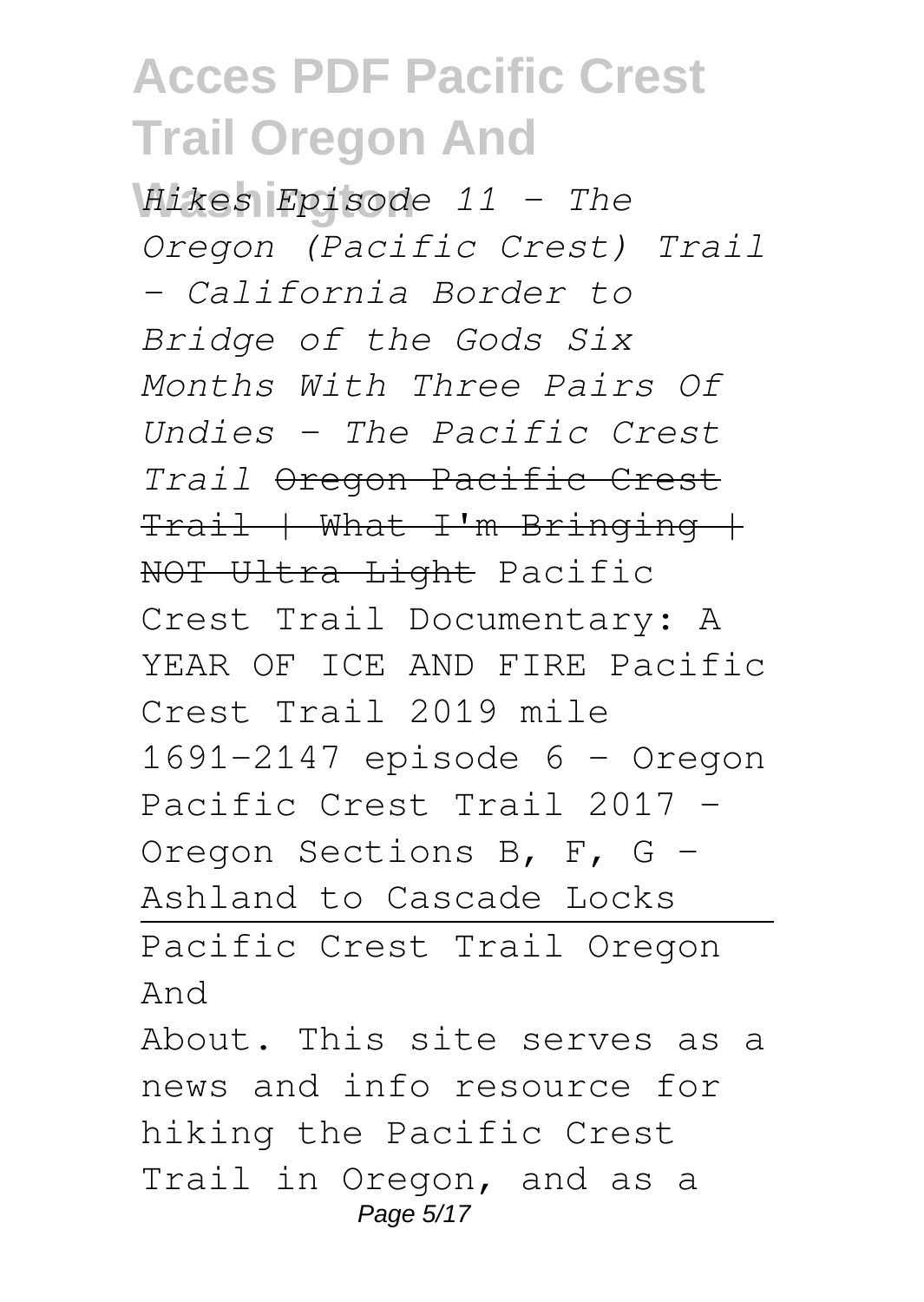supplement to the guidebook, Hiking the PCT: Oregon. Here, you will find trail news, conditions reports (seasonal), trip planning tips, gear reviews, local resources and more. This site is managed by guidebook author and PCT hiker Eli Boschetto.

Home - PCT: Oregon Overview The Pacific Crest Trail runs 2650 miles through California, Oregon and Washington, spanning between the US' borders with Mexico and Canada. It takes anywhere from four to six months of hiking, week by week, from one national park Page 6/17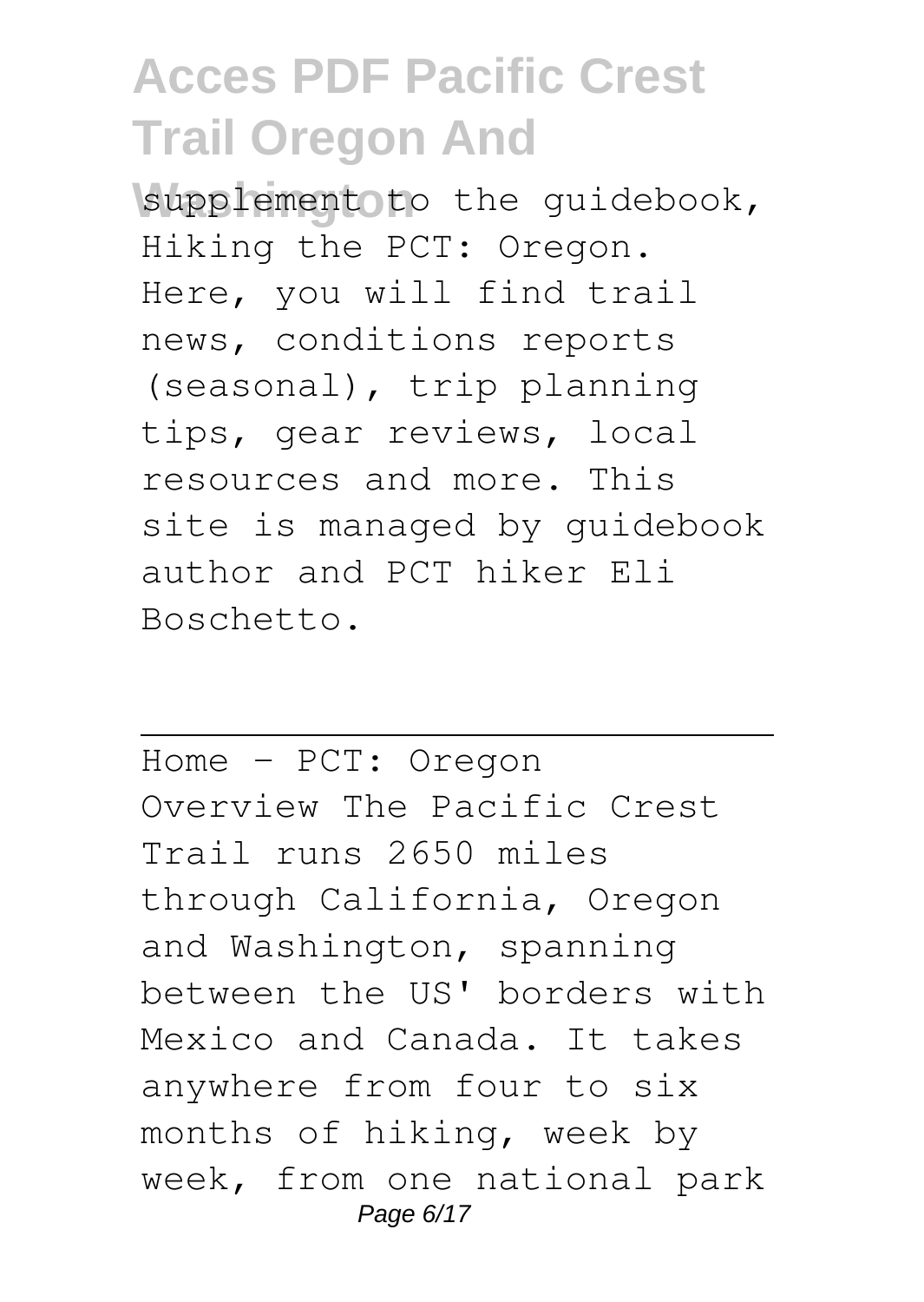and wilderness area to the next.

How to hike the Pacific Crest Trail - Lonely Planet From near Siskiyou Summit (elev. 4,310′) in southern Oregon to the Washington border, this section is both the shortest and the easiest to hike or ride. Oregon's Cascade Range is a subdued volcanic landscape, with a gentle crest that is fairly constant in elevation.

Oregon - Pacific Crest Trail Association Pacific Crest Trail Section Profile: Oregon Coming in at Page 7/17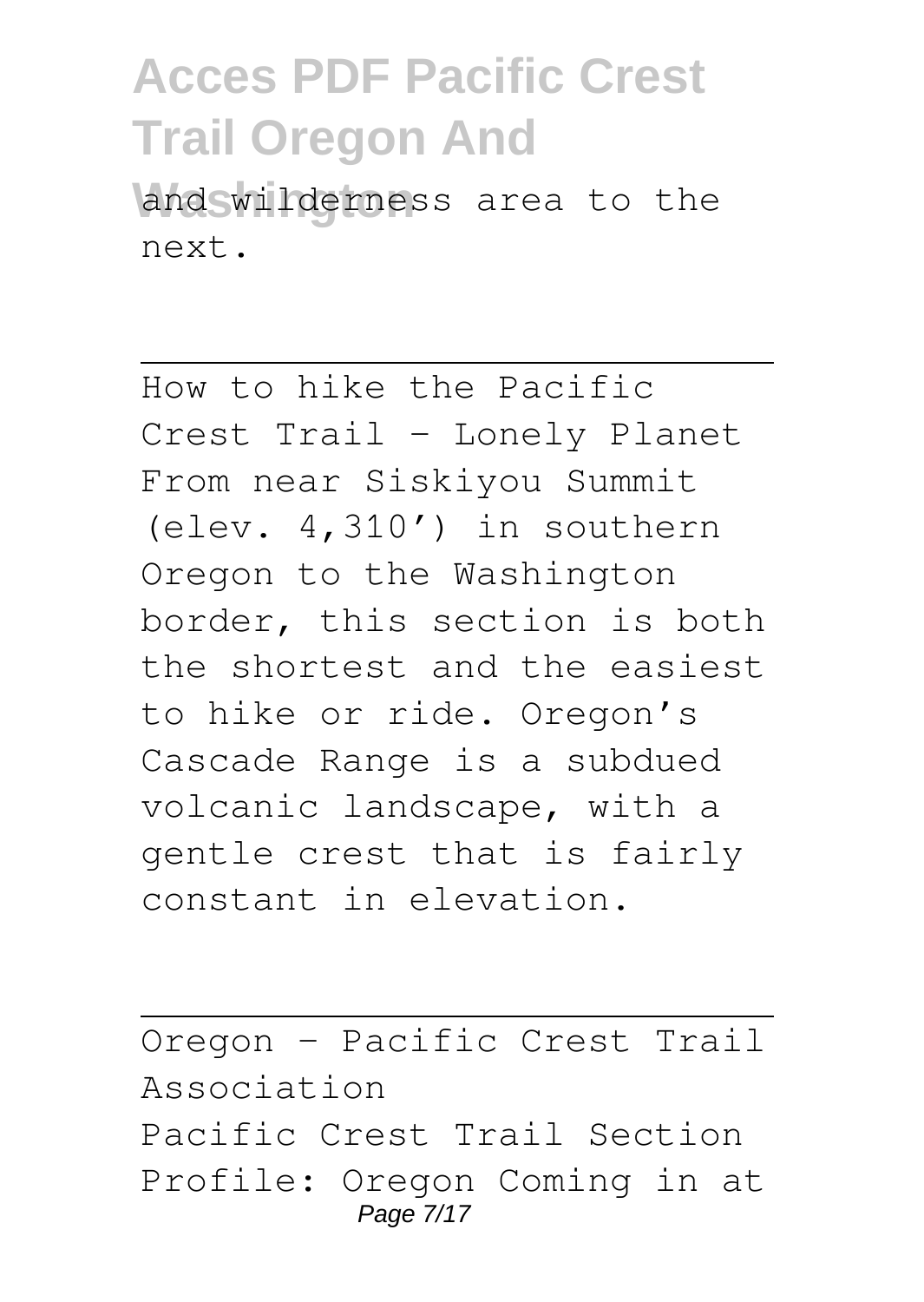**Washington** 456 miles, Oregon is the shortest state on the PCT. It is also considered to be one of the easiest to hike. The eastern and western halves of the state of Oregon have distinct ecoregions, and the PCT runs right up the middle.

Pacific Crest Trail Section Profile: Oregon - The Trek The Pacific Crest Trail (PCT), officially designated as the Pacific Crest National Scenic Trail, is 2,653 mi (4,270 km) long and is aligned with the highest portion of the Cascade and Sierra Nevada mountain ranges. It is largely Page 8/17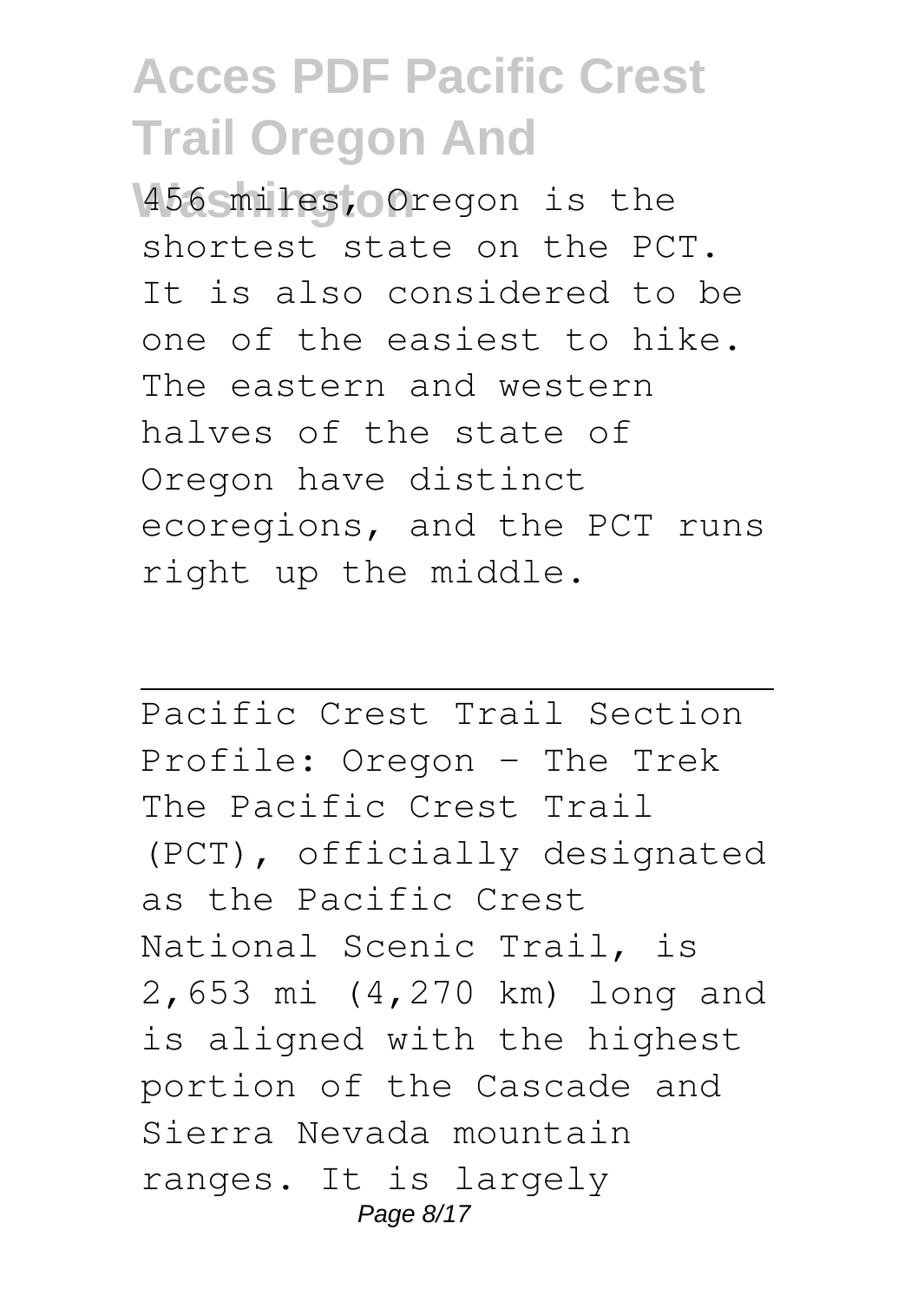**located. 100** to 150 miles (160 to 240 km) east of the U.S. Pacific coast.

The disturbing Pacific Crest Trail (PCT) disappearances

...

The Pacific Crest Trail passes at close range the snowcapped peaks of Mounts Whitney, Shasta, Hood, Rainier, and others. Its highest point is Forester Pass (13,180 feet [4,017 metres]) near Mount Whitney. A 7-mile (11-km) stretch of trail was added by the Canadian government in British Columbia to bring the route into Manning Provincial Park. Page 9/17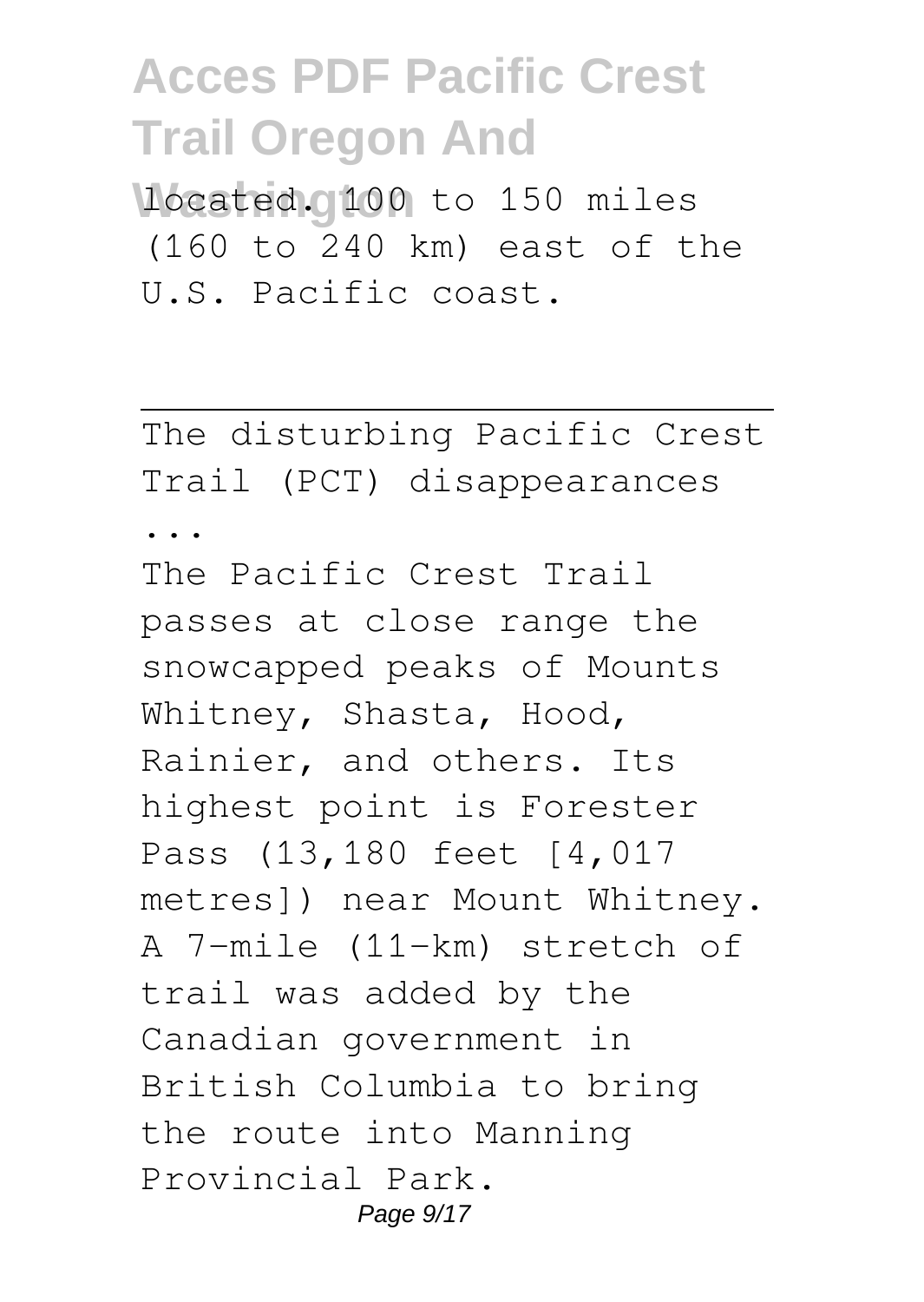## **Acces PDF Pacific Crest Trail Oregon And Washington**

Pacific Crest Trail | Length, Description, & Facts ...

pacific crest trail map oregon 462 miles in Oregon (2,638 total). This important National Scenic Trail traverses some of the wildest, most spectacular, and most remote mountain scenery of Washington , Oregon, and California , with many magnificent views available along the way.

PACIFIC CREST TRAIL MAP OREGON - ToursMaps.com The Pacific Crest Trail spans 2,650 miles (4,265 Page 10/17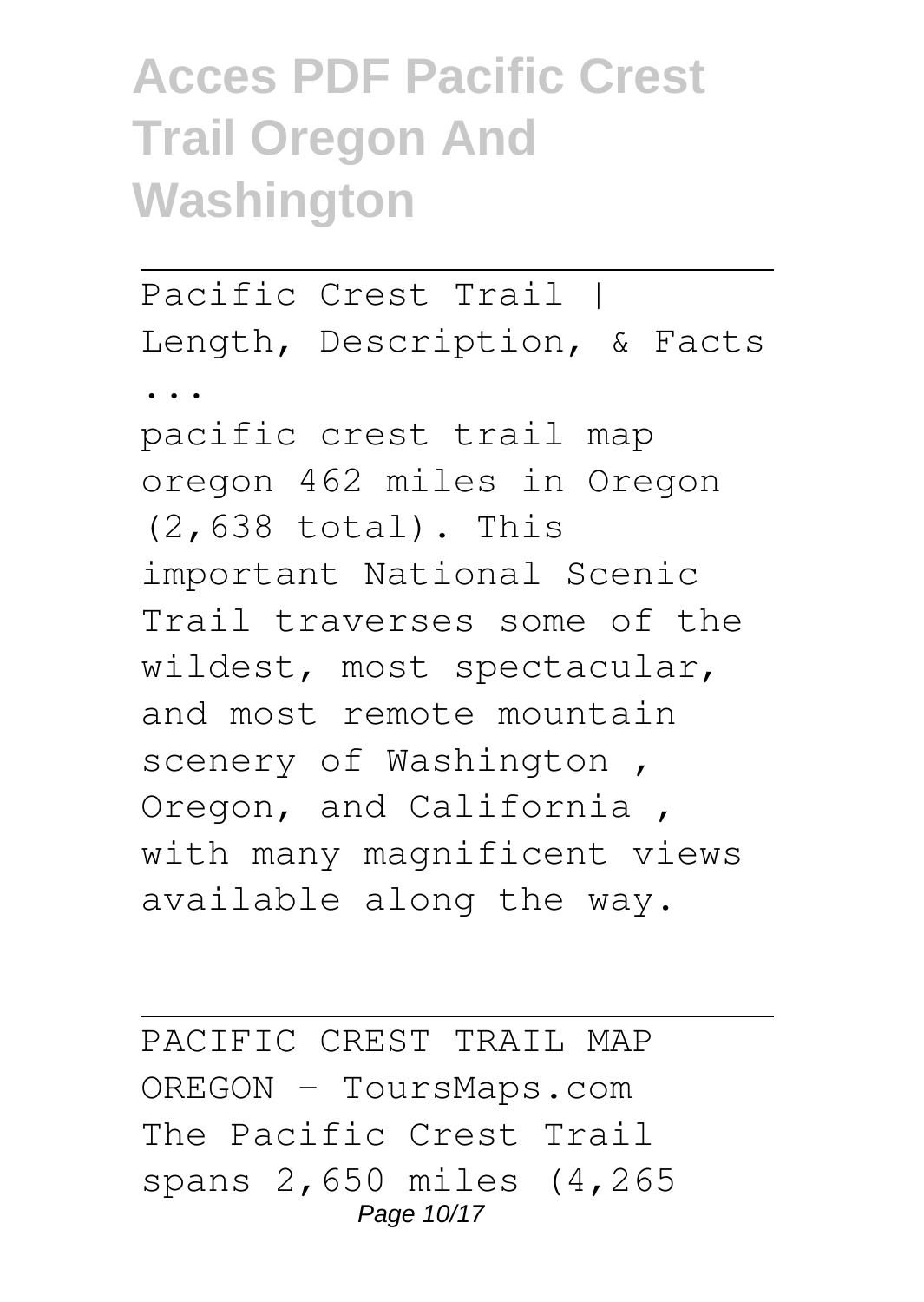**Wilometers) Infrom Mexico to** Canada through California, Oregon, and Washington. It is a National Scenic Trail. It reveals the beauty of the desert, unfolds the glaciated expanses of the Sierra Nevada, travels deep forests, and provides commanding vistas of volcanic peaks in the Cascade Range.

Discover the Trail - Pacific Crest Trail Association The Pacific Crest Trail was first proposed around 1932 by Clinton C. Clarke as a trail running from Mexico to Canada along the crest of the mountains in California, Page 11/17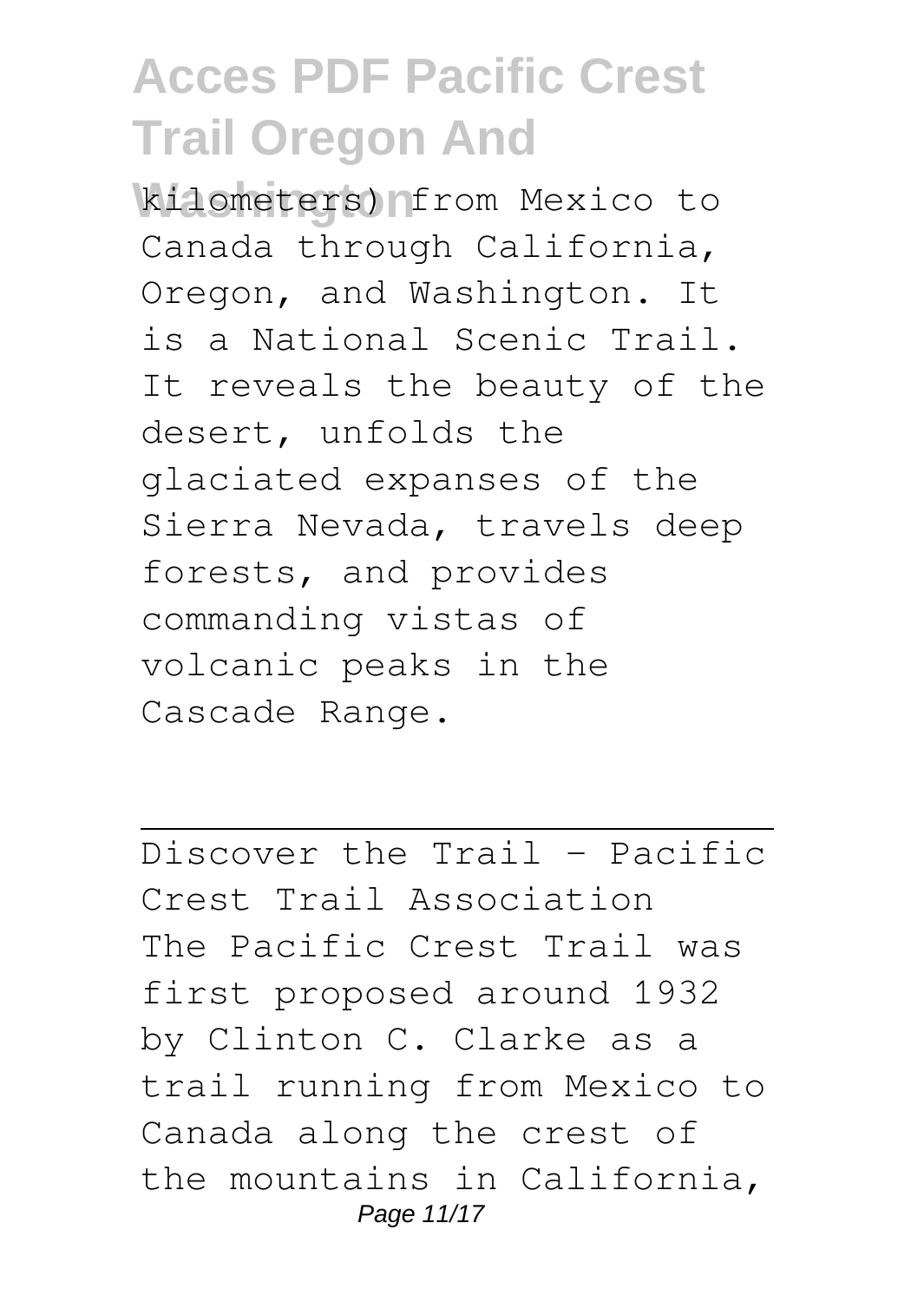Oregon, and Washington. The original proposal was to link the John Muir Trail , the Tahoe–Yosemite Trail (both in California), the Skyline Trail (in Oregon) and the Cascade Crest Trail (in Washington).

Pacific Crest Trail - Wikipedia The Pacific Crest Trail stretching 2,650 miles from Mexico to Canada.

Pacific Crest Trail Map (Interactive) | State-By-State ... The Pacific Crest Trail is home to a number of Page 12/17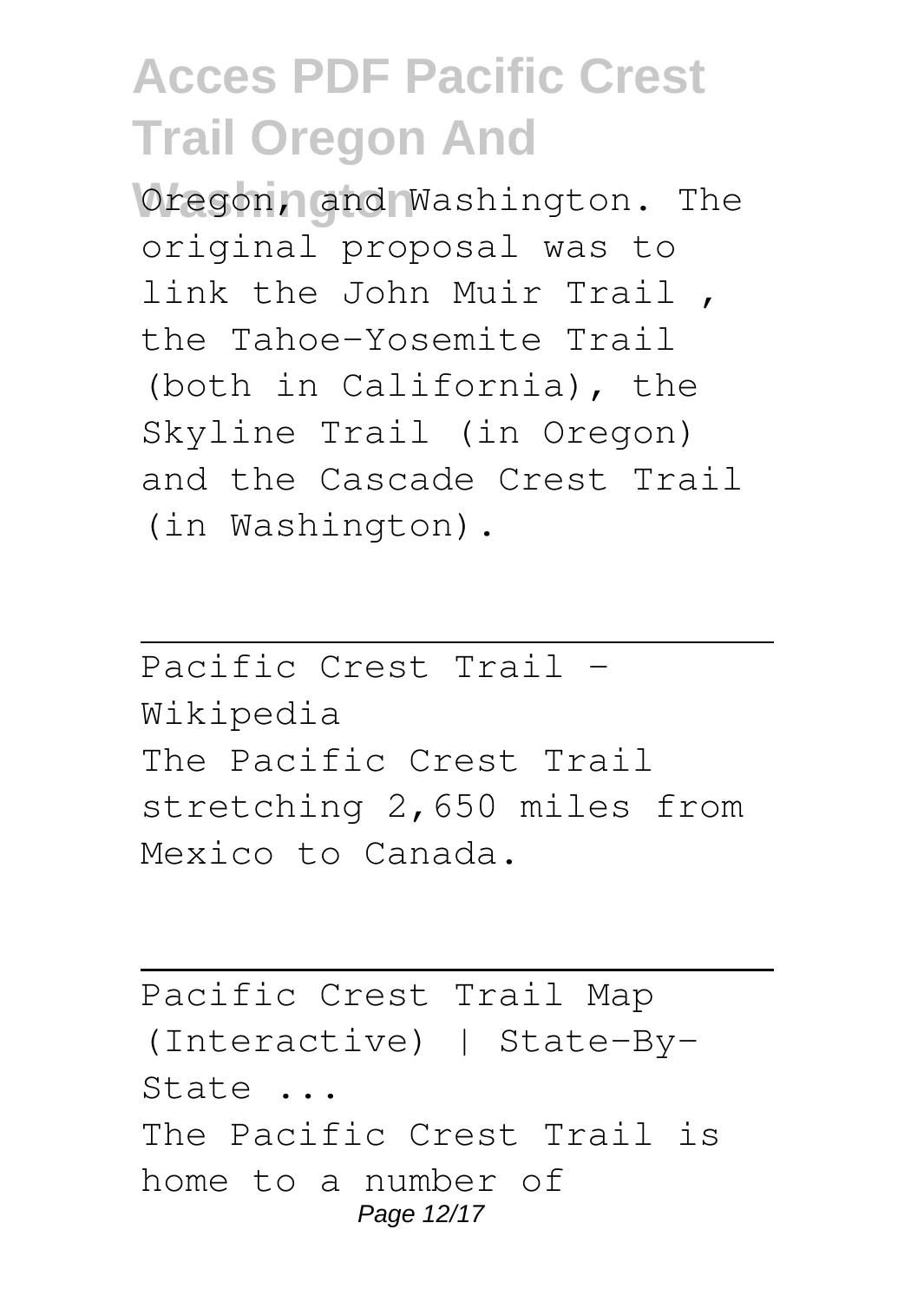poisonous plants that can cripple hikers bold enough to even come into contact with them. In Southern California hikers do battle with the infamous Poodle Dog Bush (remember, you cannot smoke it). Then, in the lower elevations of Northern California, hikers contend with a poison oak enveloped trail.

17 Things Scarier Than Bears On The Pacific Crest Trail ... The Pacific Crest Trail is 2,650 miles long (4,265 kilometers. Starting in Campo, a small town on the United States-Mexico border, Page 13/17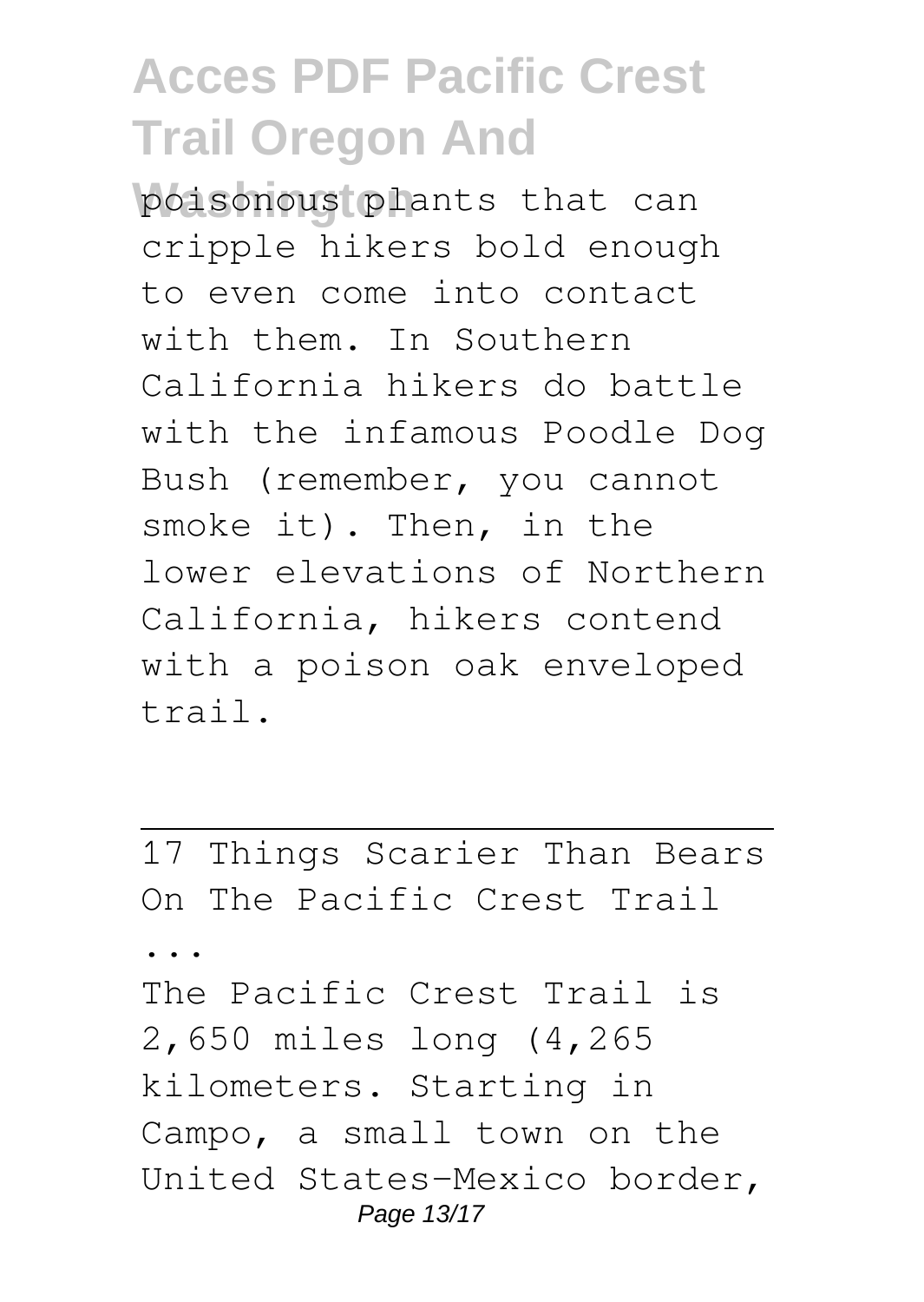it goes through California, Oregon, and Washington before reaching its northern terminus at the United States-Canada border in Manning Park, British Columbia.

Pacific Crest Trail - Backpacker Pacific Crest Trail Detox offers unique and proven drug and alcohol detox programs in the Portland, Oregon area. Contact us today for more information. (844) 692-7528 info@pctdetox.com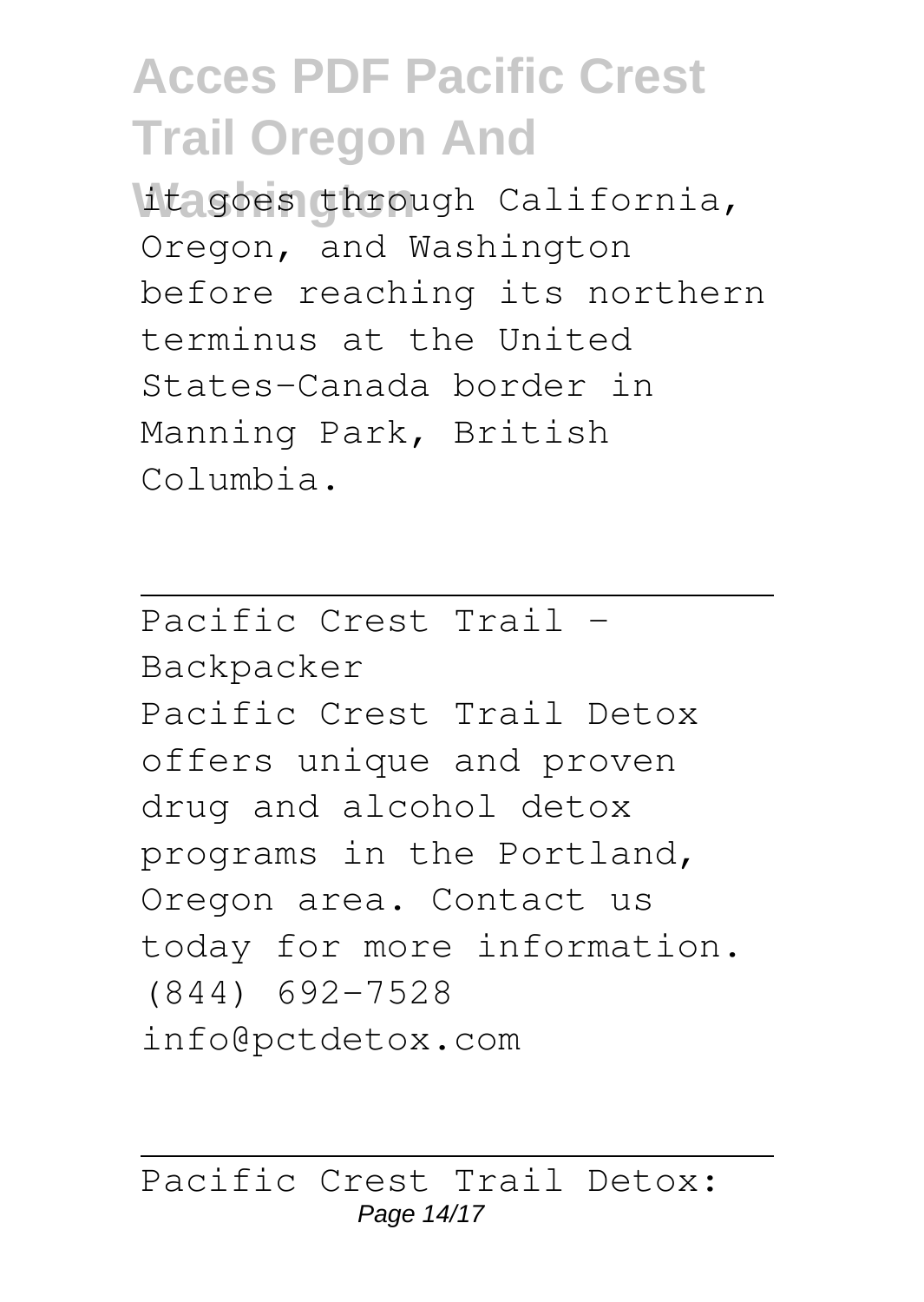Drug and Alcohol Detox in

...

The Pacific Crest Trail (PCT) begins in southern California at the Mexican border and travels a total distance of 2,650 miles through California, Oregon, and Washington until reaching the Canadian border.

Pacific Crest Trail - Home The Pacific Crest Trail: Southern California, Northern California, and Oregon/Washington and the Pacific Crest Trail Data Book, all four by Wilderness Press. They tell me where, I am going, how to get there, Page 15/17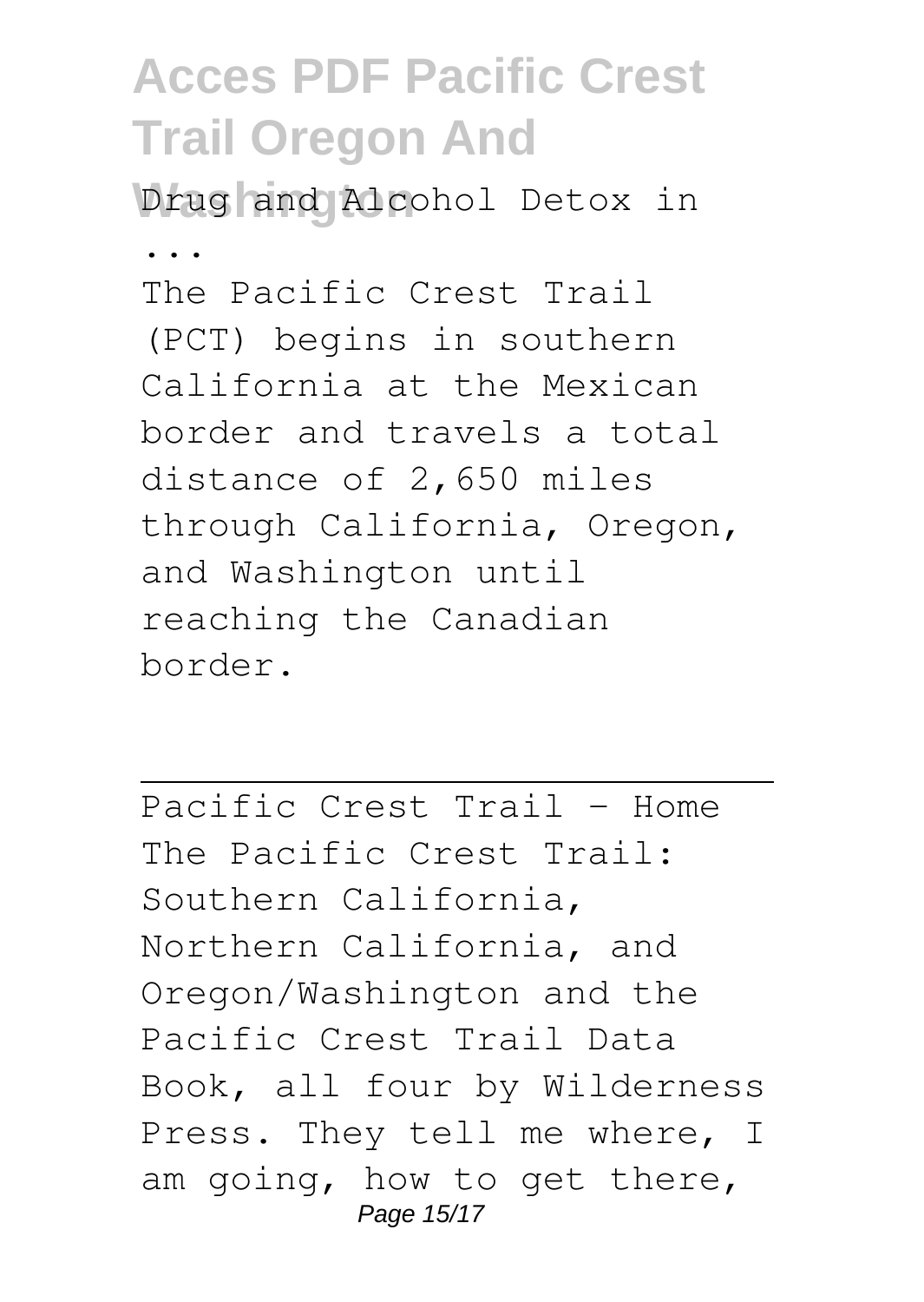side and alternate routes (a huge plus), histories, points of interest and much, much more.

The Pacific Crest Trail: Oregon and Washington v. 2

...

The movie Wild, starring Academy Award-winning actress Reese Witherspoon, tells the true story of one woman's three-month journey along the Pacific Crest Trail, which stretches through California, Oregon and Washington.

Hiking the Pacific Crest Trail in Oregon Page 16/17